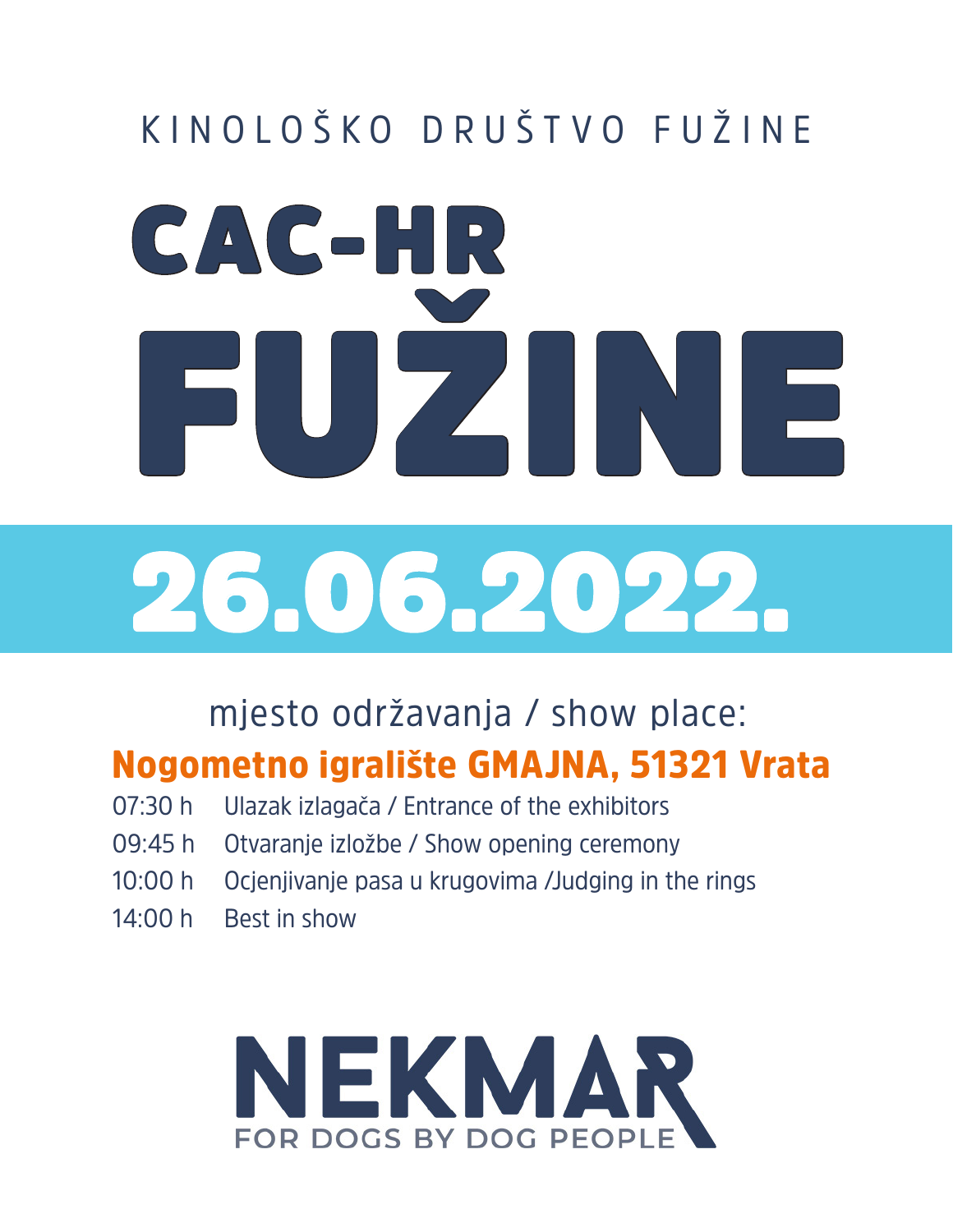



#### KRUG / RING 1 SUDAC / JUDGE: DAMIR SKOK 1 MALINOA MALINOIS 1 - 3 2 | ŠVICARSKI BIJELI OVČAR | WHITE SWISS SHEPHERD DOG | 4 - 5 3 GRANIČARSKI KOLI BORDER COLLIE 6 - 14 4 BRADATI KOLI BEARDED COLLIE 15 5 BOBTAIL BOBTAIL 16 6 VELŠKI KORGI PEMBROKE WELSH CORGI PEMBROKE 17 - 18 7 RODEZIJSKI RIĐBEK RHODESIAN RIDGEBACK NA 19 - 20 8 ALPSKI BRAK JAZAVČAR ALPINE DACHSBRACKE ALPINE OLI 21 - 22 9 DALMATINSKI PAS DALMATIAN 23 - 31 10 POSAVSKI GONIČ POSAVAZ HOUND 32 11 ISTARSKI GONIČ KRATKE DLAKE ISTRIAN SHORT-HAIRED HOUND 133 - 35 12 I ISTARSKI GONIČ OŠTRE DLAKE I ISTRIAN WIRE-HAIRED HOUND I 196 13 BOSTON TERIJER BOSTON TERRIER BOSTON TERRIER 137 - 42 14 TIBETSKI TERIJER TIBETAN TERRIER 43 15 LHASA APSO LHASA APSO 44 16 SHIH TZU SHIH TZU 45 - 48 17 BICHON FRISE BICHON FRISÉ NEUROS (199-51 18 TULEARSKI PAS COTON DE TULEAR 52 19 HAVANEZER HAVANESE 53



20 MALTEZER MALTESE 54 - 55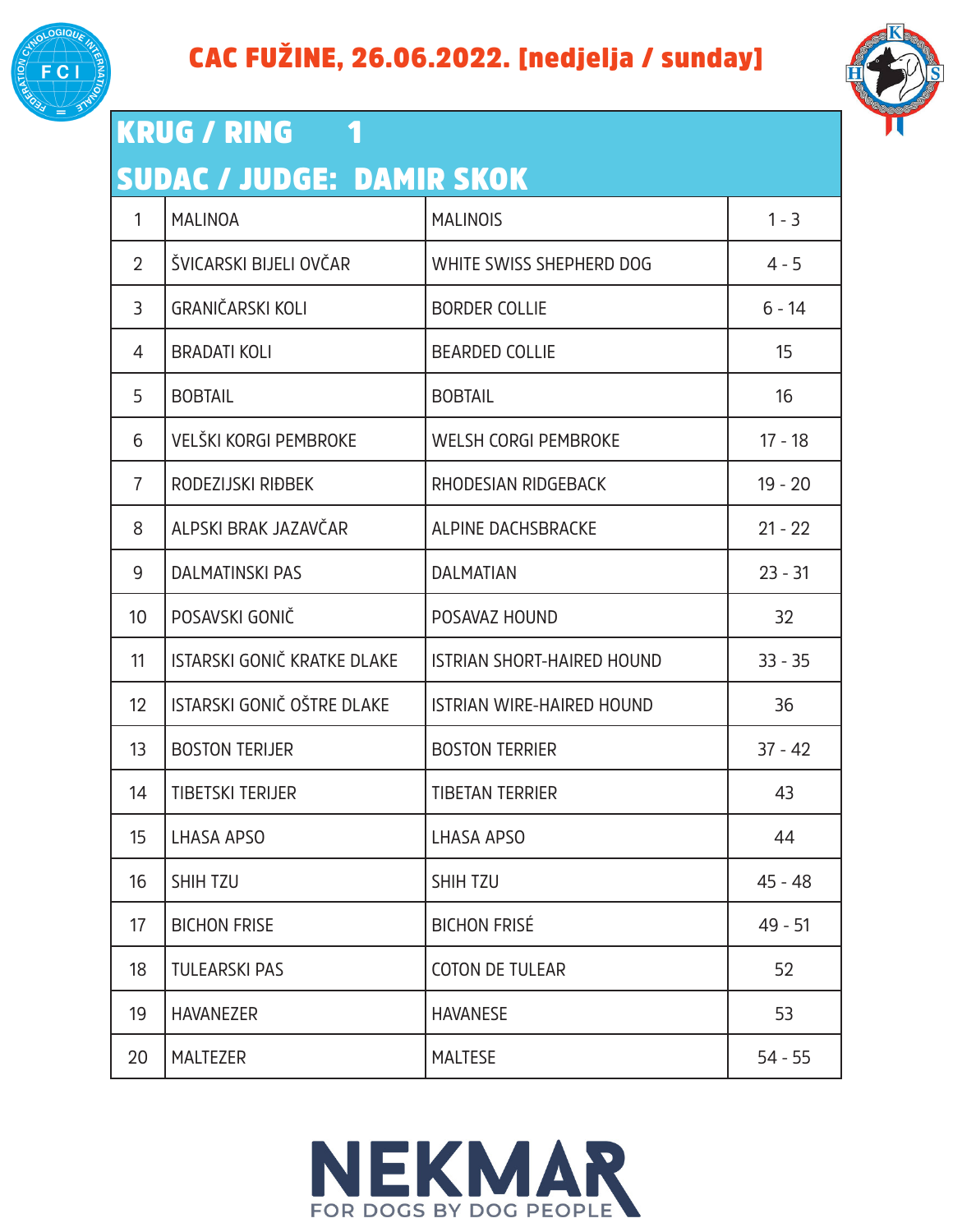

#### CAC FUŽINE, 26.06.2022. [nedjelja / sunday]



| 21 | <b>CAVALIER KING CHARLES</b><br>ŠPANIJEL | CAVALIER KING CHARLES SPANIEL | $56 - 57$ |
|----|------------------------------------------|-------------------------------|-----------|
| 22 | KINESKI KUKMASTI PAS                     | <b>CHINESE CRESTED DOG</b>    | $58 - 60$ |
| 23 | RUSKI TOY DUGE DLAKE                     | RUSSIAN TOY, LONGHAIRED       | 61        |
| 24 | ČIVAVA KRATKE DLAKE                      | CHIHUAHUA, SMOOTH-HAIRED      | $62 - 63$ |
| 25 | ČIVAVA DUGE DLAKE                        | CHIHUAHUA, LONG-HAIRED        | $64 - 67$ |

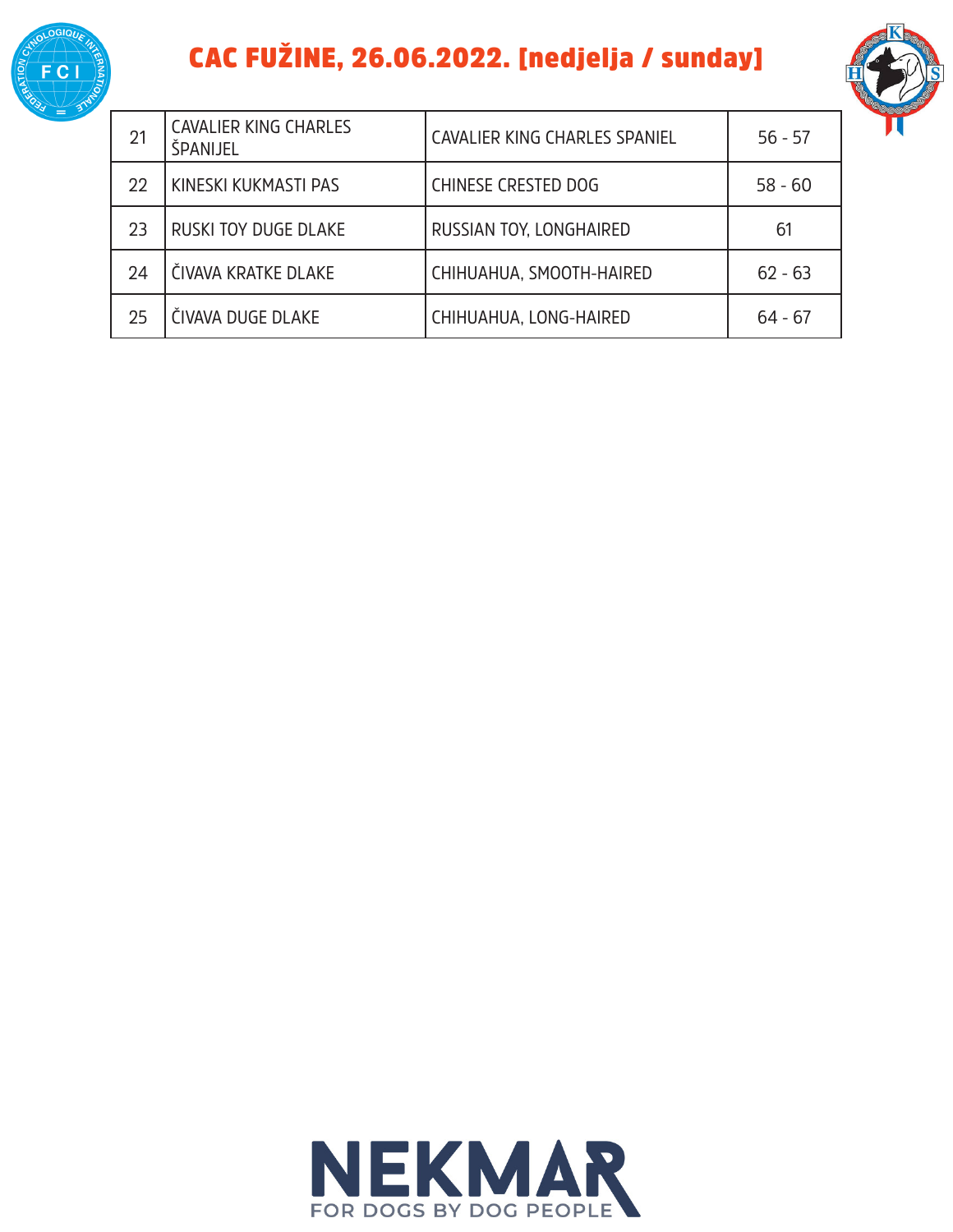



| <b>KRUG / RING</b><br>$\overline{\mathbf{2}}$ |                              |                             |            |
|-----------------------------------------------|------------------------------|-----------------------------|------------|
| SUDAC / JUDGE: SINIŠA CUJAN                   |                              |                             |            |
| $\mathbf{1}$                                  | <b>BULDOG</b>                | <b>ENGLISH BULLDOG</b>      | $68 - 70$  |
| $\overline{2}$                                | <b>BOKSER</b>                | <b>GERMAN BOXER</b>         | $71 - 74$  |
| 3                                             | <b>ROTVAJLER</b>             | <b>ROTTWEILER</b>           | $75 - 81$  |
| 4                                             | DOGO ARGENTINO               | DOGO ARGENTINO              | $82 - 83$  |
| 5                                             | <b>CANE CORSO</b>            | <b>ITALIAN CORSO DOG</b>    | 84         |
| 6                                             | BORDOŠKA DOGA                | <b>DOGUE DE BORDEAUX</b>    | 85         |
| $\overline{7}$                                | <b>DOBERMAN</b>              | <b>DOBERMANN</b>            | $86 - 87$  |
| 8                                             | ŠNAUCER VELIKI CRNI          | SCHNAUZER, GIANT, BLACK     | 88         |
| 9                                             | NJEMAČKA DOGA, PLAVA         | <b>GREAT DANE, BLUE</b>     | 89         |
| 10 <sup>°</sup>                               | <b>KANGALSKI PAS</b>         | <b>KANGAL DOG</b>           | 90         |
| 11                                            | <b>HOVAWART</b>              | <b>HOVAWART</b>             | $91 - 92$  |
| 12 <sup>°</sup>                               | KRAŠKI OVČAR                 | KARST SHEPHERD DOG          | 93         |
| 13                                            | NEWFOUNDLANDER               | NEWFOUNDLAND                | 94         |
| 14                                            | BERNARDINAC DUGE DLAKE       | ST. BERNARD, LONG-HAIRED    | 95         |
| 15                                            | <b>BERNSKI PLANINSKI PAS</b> | <b>BERNESE MOUNTAIN DOG</b> | $96 - 98$  |
| 16                                            | <b>TORNJAK</b>               | <b>TORNJAK</b>              | $99 - 103$ |

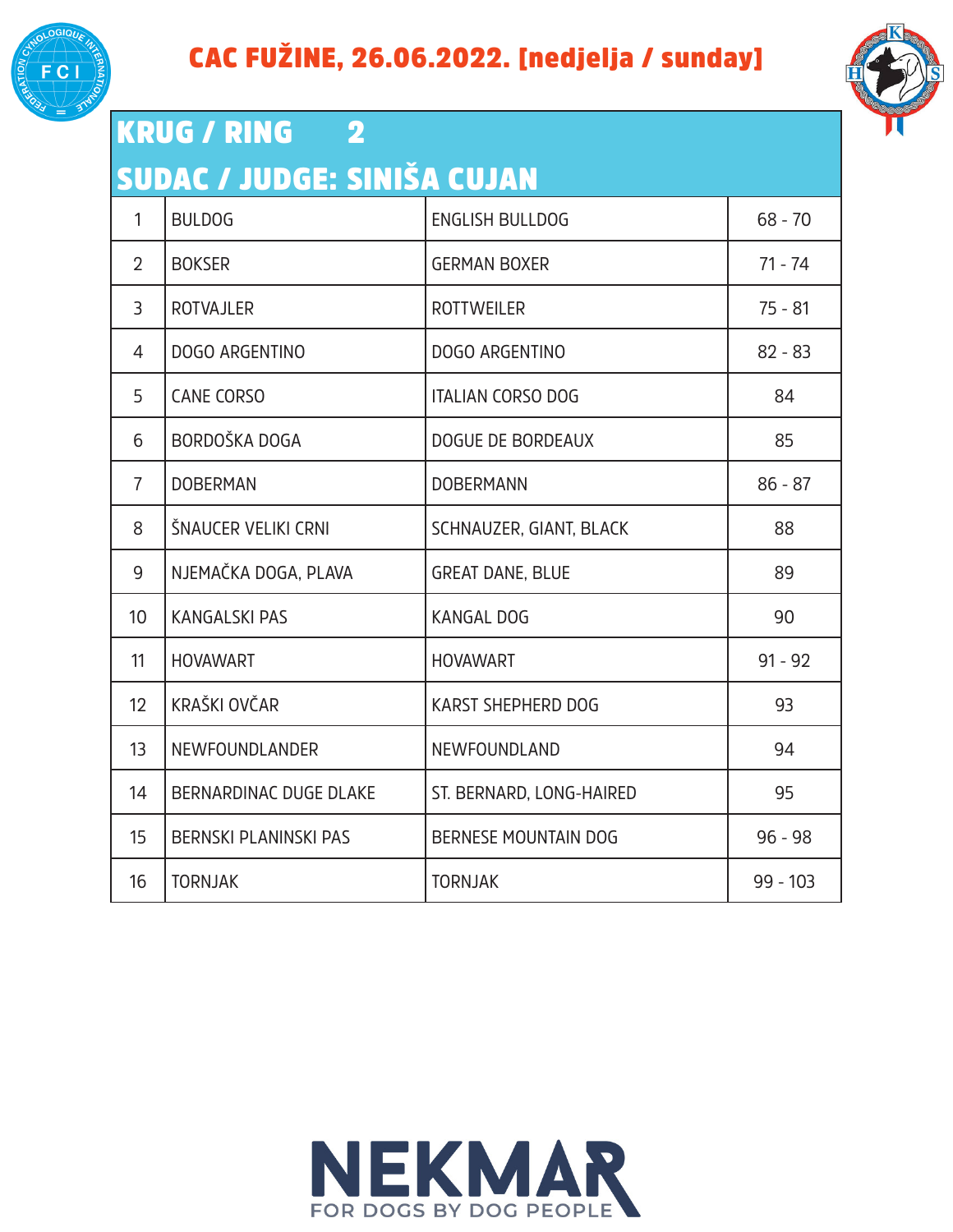



| <b>KRUG / RING</b><br>3 |                                            |                                                |             |
|-------------------------|--------------------------------------------|------------------------------------------------|-------------|
|                         | <b>SUDAC / JUDGE: MAJA BUBALO</b>          |                                                |             |
| $\mathbf{1}$            | JAZAVČAR STANDARDNI KRATKE<br><b>DLAKE</b> | DACHSHUND, STANDARD, SMOOTH-<br><b>HAIRED</b>  | 104         |
| $\overline{2}$          | JAZAVČAR STANDARDNI OŠTRE<br><b>DLAKE</b>  | DACHSHUND, STANDARD, WIRE-HAIRED               | 105         |
| $\overline{3}$          | JAZAVČAR STANDARDNI DUGE<br><b>DLAKE</b>   | DACHSHUND, STANDARD, LONG-HAIRED               | 106         |
| $\overline{4}$          | JAZAVČAR PATULJASTI KRATKE<br><b>DLAKE</b> | DACHSHUND, MINIATURE, SMOOTH-<br><b>HAIRED</b> | 107         |
| 5                       | JAZAVČAR KUNIĆAR OŠTRE<br><b>DLAKE</b>     | DACHSHUND, RABBIT, WIRE-HAIRED                 | $108 - 111$ |
| 6                       | <b>IRSKI CRVENI SETER</b>                  | <b>IRISH RED SETTER</b>                        | $112 - 117$ |
| $\overline{7}$          | <b>FRANCUSKI BULDOG</b>                    | <b>FRENCH BULLDOG</b>                          | $118 - 124$ |
| 8                       | PUDL MALI, CRNI                            | POODLE, MINIATURE, BLACK                       | 125         |
| 9                       | PUDL SREDNJI, CRNI                         | POODLE, MEDIUM, BLACK                          | $126 - 129$ |
| 10 <sup>°</sup>         | PUDL VELIKI, CRNI                          | POODLE, STANDARD, BLACK                        | $130 - 132$ |
| 11                      | PUDL VELIKI, BIJELI                        | POODLE, STANDARD, WHITE                        | 133 - 134   |
| 12                      | PUDL VELIKI, FAWN                          | POODLE, STANDARD, FAWN                         | 135         |

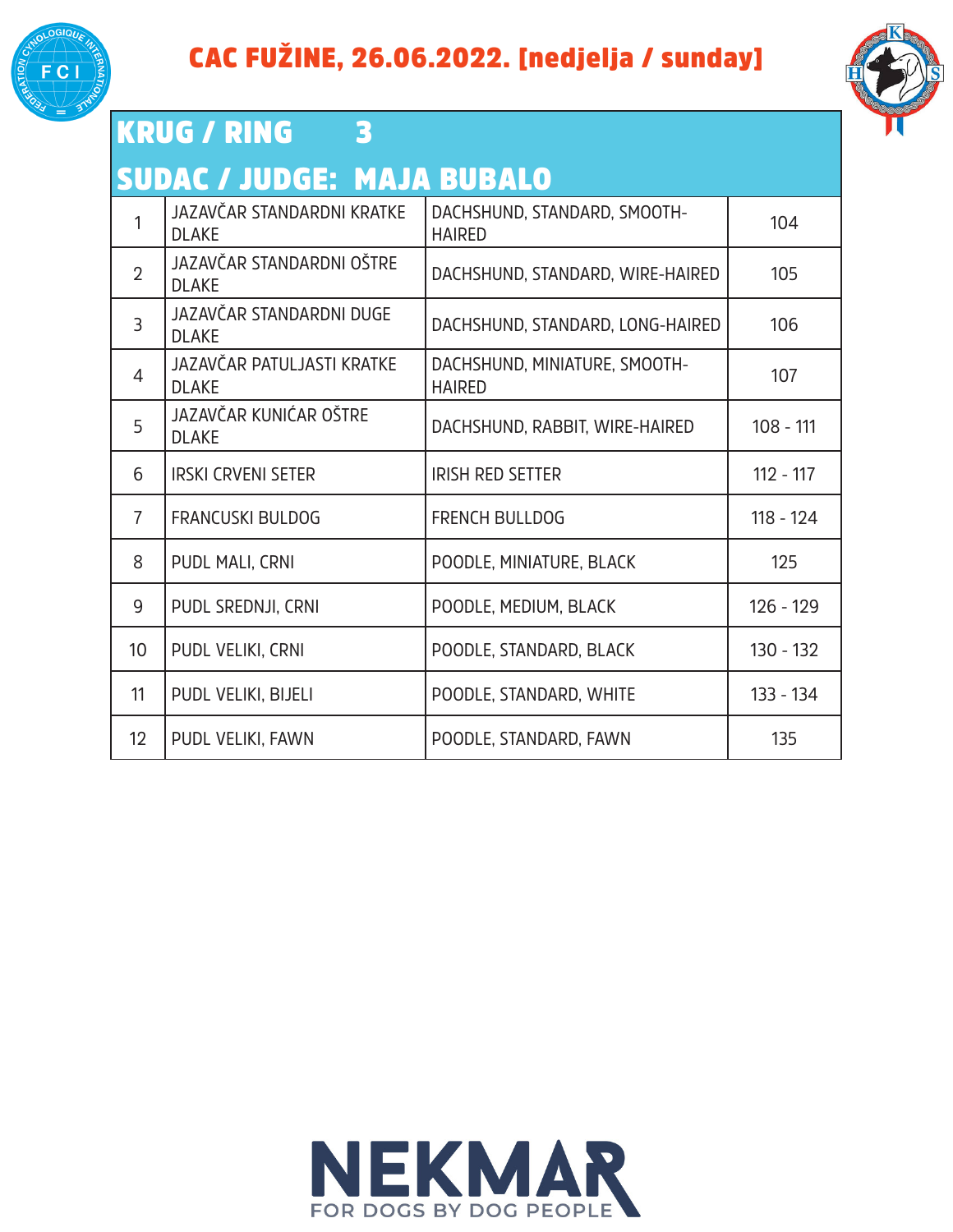



| KRUG / RING<br><b>SUDAC / JUDGE: MARKO BUBALO</b> |                    |
|---------------------------------------------------|--------------------|
| <b>ZLATNI RETRIVER</b>                            | l GOLDEN RETRIEVER |

|                | <b>ZLATNI RETRIVER</b>   | <b>GOLDEN RETRIEVER</b>   | $136 - 138$ |
|----------------|--------------------------|---------------------------|-------------|
| $\overline{2}$ | <b>LABRADOR RETRIVER</b> | <b>LABRADOR RETRIEVER</b> | 139 - 142   |
| 3              | VELŠKI ŠPRINGER ŠPANIJEL | WELSH SPRINGER SPANIEL    | 143         |
| 4              | ENGLESKI KOKER ŠPANIJEL  | ENGLISH COCKER SPANIEL    | 144 - 152   |
| 5              | ŠPANJOLSKI PAS ZA VODU   | SPANISH WATERDOG          | 153         |
| 6              | PORTUGALSKI PAS ZA VODU  | PORTUGUESE WATER DOG      | 154 - 155   |
|                | LAGOTTO ROMAGNOLO        | LAGOTTO ROMAGNOLO         | $156 - 157$ |

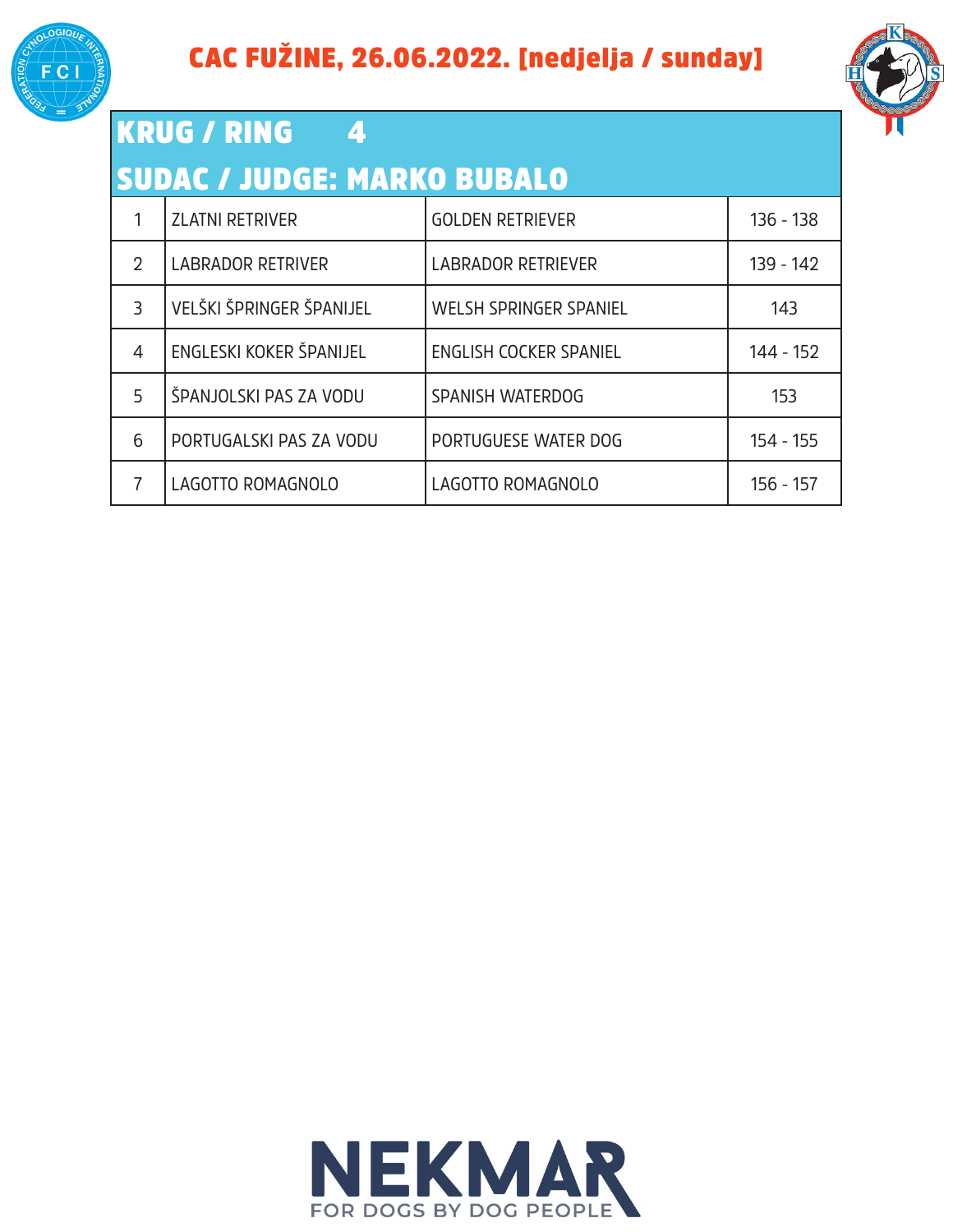



| <b>KRUG / RING</b><br>5<br>SUDAC / JUDGE: VIBOR JEŽEK |                                             |                                                  |             |
|-------------------------------------------------------|---------------------------------------------|--------------------------------------------------|-------------|
| $\mathbf{1}$                                          | <b>CHOW CHOW</b>                            | <b>CHOW CHOW</b>                                 | $158 - 163$ |
| $\overline{2}$                                        | AMERIČKA AKITA                              | <b>AMERICAN AKITA</b>                            | $164 - 168$ |
| 3                                                     | <b>SIBIRSKI HASKI</b>                       | SIBERIAN HUSKY                                   | 169 - 171   |
| 4                                                     | <b>SHIBA</b>                                | <b>SHIBA</b>                                     | $172 - 175$ |
| 5                                                     | NJEMAČKI ŠPIC PATULJASTI                    | <b>GERMAN SPITZ, POMERANIAN</b>                  | 176 - 179   |
| 6                                                     | ŠNAUCER PAPAR-SOL                           | SCHNAUZER, PEPPER AND SALT                       | 180 - 181   |
| $\overline{7}$                                        | ŠNAUCER PATULJASTI CRNI                     | SCHNAUZER, MINIATURE, BLACK                      | 182         |
| 8                                                     | ŠNAUCER PATULJASTI CRNO-SRE-<br><b>BRNI</b> | SCHNAUZER, MINIATURE, BLACK AND<br><b>SILVER</b> | 183         |
| 9                                                     | AMERIČKI STAFORDSKI TERIJER                 | AMERICAN STAFFORDSHIRE TERRIER                   | 184 - 186   |
| 10                                                    | STAFORDSKI BULTERIJER                       | STAFFORDSHIRE BULL TERRIER                       | 187 - 188   |
| 11                                                    | <b>AIREDALE TERIJER</b>                     | <b>AIREDALE TERRIER</b>                          | 189         |
| 12                                                    | <b>KERRY BLUE TERIJER</b>                   | <b>KERRY BLUE TERRIER</b>                        | 190         |
| 13                                                    | NJEMAČKI LOVNI TERIJER                      | <b>GERMAN HUNTING TERRIER</b>                    | 191         |
| 14                                                    | FOKSTERIJER KRATKE DLAKE                    | FOX TERRIER, SMOOTH                              | 192         |
| 15                                                    | <b>GRANIČARSKI TERIJER</b>                  | <b>BORDER TERRIER</b>                            | 193         |
| 16                                                    | <b>PARSON RUSSELL TERIJER</b>               | <b>PARSON RUSSELL TERRIER</b>                    | 194         |
| 17                                                    | <b>JACK RUSSEL TERIJER</b>                  | <b>JACK RUSSELL TERRIER</b>                      | 195 - 196   |
| 18                                                    | <b>SEALYHAM TERIJER</b>                     | <b>SEALYHAM TERRIER</b>                          | 197         |
| 19                                                    | ZAPADNOŠKOTSKI BIJELI TERIJER               | WEST HIGHLAND WHITE TERRIER                      | 198 - 201   |



20 KERN TERIJER CAIRN TERRIER 202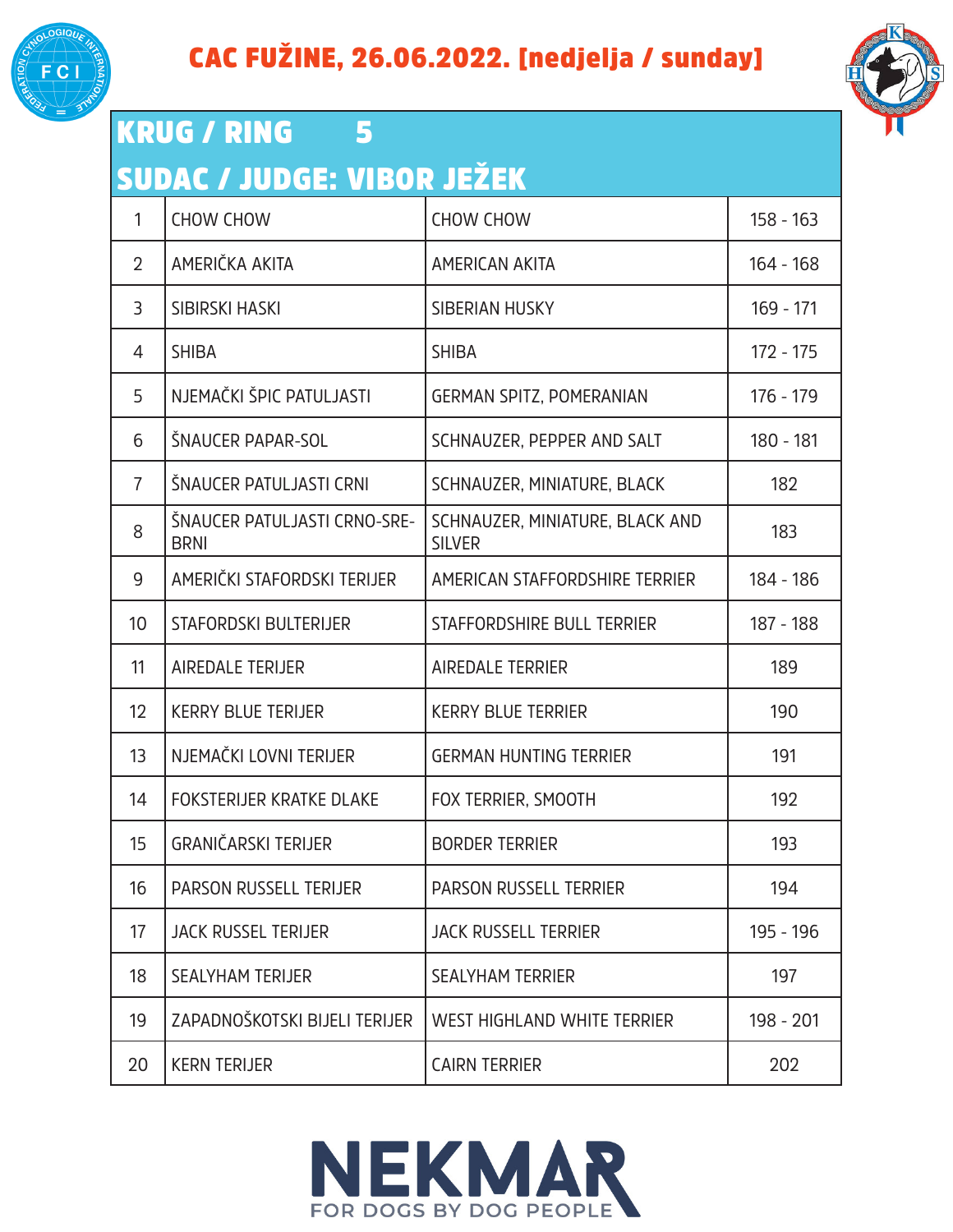

#### CAC FUŽINE, 26.06.2022. [nedjelja / sunday]



| 21 | AUSTRALSKI SILKY TERIJER                | <b>AUSTRALIAN SILKY TERRIER</b>  | 203         |
|----|-----------------------------------------|----------------------------------|-------------|
| 22 | <b>JORKŠIRSKI TERIJER</b>               | YORKSHIRE TERRIER                | 204         |
| 23 | NJEMAČKI PTIČAR KRATKE DLAKE            | GERMAN SHORT-HAIRED POINTING DOG | $205 - 208$ |
| 24 | VAJMARSKI PTIČAR KRATKE<br><b>DLAKE</b> | WEIMARANER, SHORT-HAIRED         | $209 - 211$ |
| 25 | MAĐARSKA VIŽLA KRATKE DLAKE             | HUNGARIAN SHORT-HAIRED POINTER   | $212 - 216$ |
| 26 | <b>EPANJEL BRETON</b>                   | <b>BRITTANY</b>                  | $217 - 218$ |
| 27 | <b>GREYHOUND</b>                        | <b>GREYHOUND</b>                 | 219         |
| 28 | AFGANISTANSKI HRT                       | <b>AFGHAN HOUND</b>              | 220         |
| 29 | <b>SALUKI</b>                           | <b>SALUKI</b>                    | 221         |
| 30 | <b>VIPET</b>                            | <b>WHIPPET</b>                   | 222         |